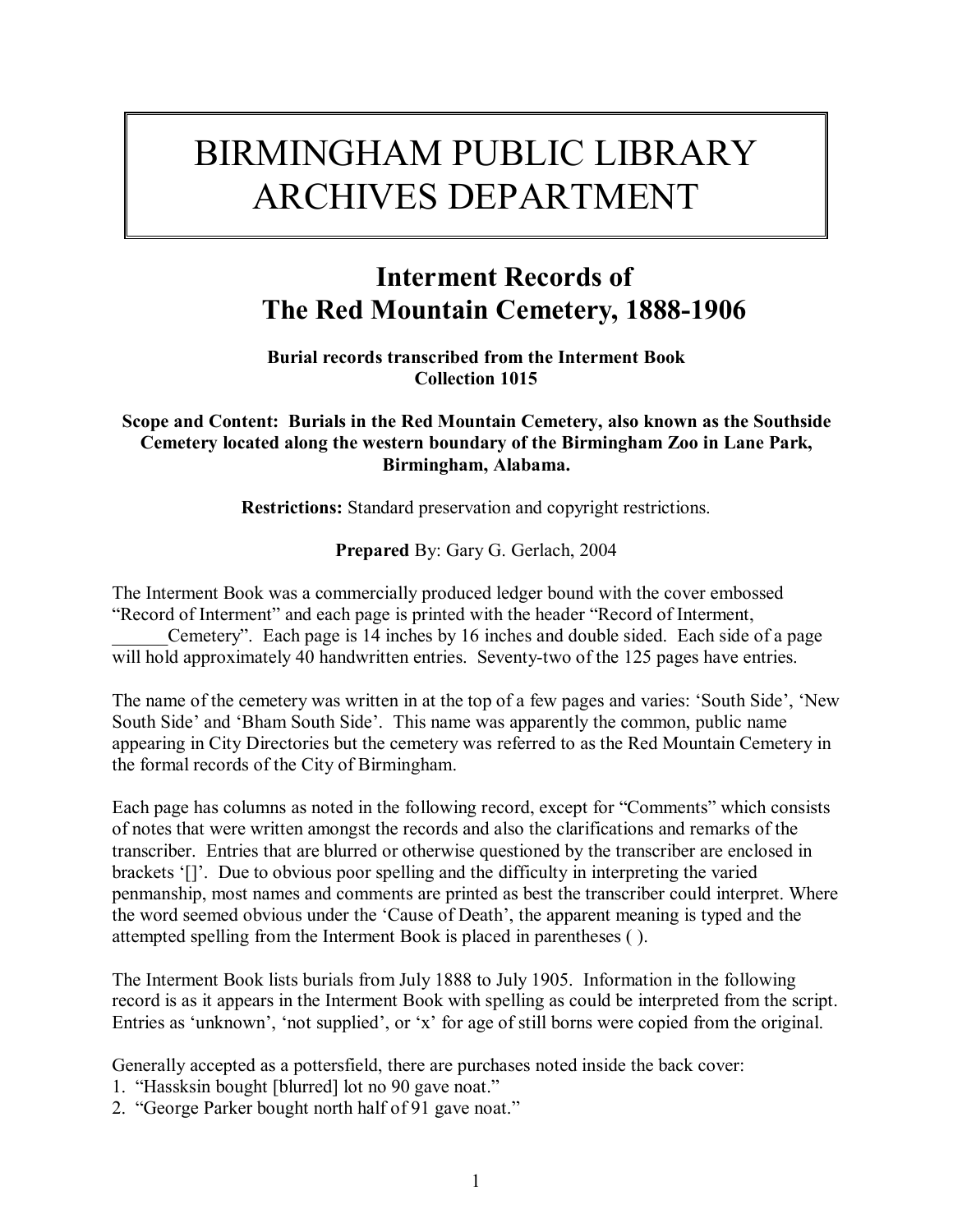- 3. "Simmons bought south half of 92 pd cash."
- 4. "A of Family bought north half of lot 92 pd cash."
- 5.  $\degree$ J. W. Walker bought lot 94 paid 1000 Oct 5 1889.<sup>?</sup>
- 6. "Jennie Beesley bought bought [repeated] south half of 91."

The following interment entries seem to correspond with the above purchases:

- #1. Elizabeth Hoskiss, 22 August 1889, age 2, died of diarrhea, buried in Block 4, lot 90.
- #2. Eliza Parker, 15 April 1889, age 23, died of pneumonia, buried in Block 4, lot 91.
- #3. Isaac Simmons, 2 September 1889, age 54, died of malarial fever, buried in Block 4, lot 92.
- #4. Five different family names are listed as buried in Block 4, lot 92 over a 17-year period.
- #5. The child of Sallie Watson, 6 October 1889, age 1 yr 3 months, cause unknown, buried in Block 4 lot 94.
- #6. There are two infants shown to be buried in the south ½ of lot 91 who died in April and October of 1890.

A total of 36 individuals are marked as buried in Block 4. In each instance 'Block 4' was clearly entered in the record. The next entry would return to specifying 'Row' and 'Lot'.

There are also 25 loose, single sided pages of the same description that are each entitled "Record of Interments, Red Mountain Cemetery, month of  $\blacksquare$   $\blacksquare$   $\blacksquare$   $\blacksquare$  These were printed by ëDispatch Print, Birminghamí. The first four pages note that pages H and I are full in the book and are continued on these pages. The first three pages begin with 'Infant of' for May 1898 and ends September 1906. There are 21 pages marked January 1905 to September 1906 that lists all burials in chronological order by each month. Most of the burials before July 1905 are also found in the Interment Book. Names and additional information found only in the loose pages are noted with an asterisk (\*) after the surname entry or other detail added.

The total number of interments is 4,711. The Jefferson County Board of Health 'Record of Cemeteries' as it appears in the **Partial Inventory of Cemeteries in Jefferson County**<sup>1</sup>, 1941 at first stats "several hundred graves". An unidentified individual wrote in  $4,767$  but this probably did not take into account the duplicates that were on the 25 loose pages of interments.

No map, explanation of the arrangement or drawing to show the extent of the cemetery is known to exist. Numbers and letters refer to the blocks, rows and lots with some being designated north, south, east and west.

## **Physicians associated with the interments.**

The following are those recorded as Physician in Charge of interments in order of appearance in the interment records. Full names and addresses are from the Birmingham City Directory of the period.

Dr. John C. Dozier – office,  $117 \frac{1}{2} 21^{st}$ : residence, 313 23d. He was employed as the City Health Officer in 1888. The City Physician in 1888 is Dr. A. T. Henley.

 1 Birmingham Public Library (BPL), F332 .J4 P37 1941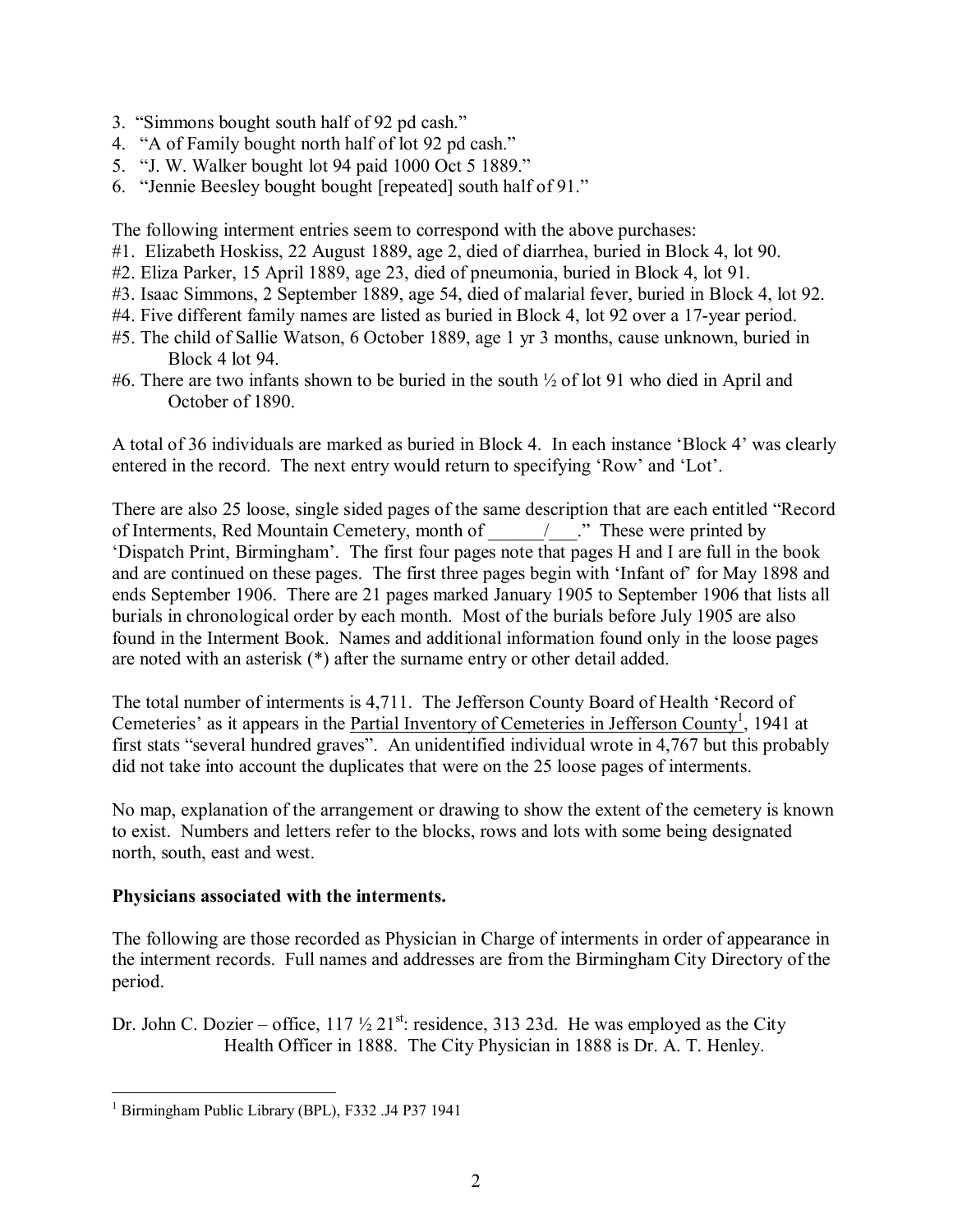- Dr. Henry N. Rosser office,  $2012\frac{1}{2}1$ <sup>st</sup> Avenue N: residence,  $502\frac{19^{th}}{15}$  St N. Name often appears as Russer in the 1895 records.
- Dr. Jeff D. Gibson office, 2031  $\frac{1}{2}$  2nd Avenue; residence 2310 7<sup>th</sup> Avenue.
- Dr. William Henry Wilder office, 2031  $\frac{1}{2}$  2d Ave; residence, 1701 7<sup>th</sup> Avenue. He was employed as the City Physician in 1897.
- Dr. Thomas D. Parke office, County Health Office, 209-10 Chalifoux Building (sw corner of  $1<sup>st</sup>$  and  $19<sup>th</sup>$  St.); residence, 728 West  $20<sup>th</sup>$  St. N. He was employed as the City Physician in 1895 and 1899.
- Dr. Charles Whelan office, 212  $\frac{1}{2}$  20<sup>th</sup> St N, residence, 607 21<sup>st</sup> St. N. He was the City Physician in 1902, 1911 and 1912.
- Dr. Jas. M. Mason office, 334-6 Hood Bldg, residence, 2010  $13<sup>th</sup>$  Ave So. He only signed for a few burials in 1902.
- Dr. Robert B. Harkness office,  $109\frac{1}{2}$  N  $20<sup>th</sup>$ ; residence 1101 N  $25<sup>th</sup>$ . Name appeared for interment records in 1905. He was the City Health Officer in 1906-1910.

### **Description and Early History of the Land**

Wm Pullen, Sr served in the Revolutionary War and was awarded a 160-acre tract 'in the Western Lands', which in 1776 were west of the Appalachian Mountains. Mr. Pullen chose to take his family into the new state of Alabama. His claim is described as the E1/2 of NE1/4 of Sec 7, Tp 18 (79.88 acres) from the USA Jan 7, 1822 per Certificate 2495.

Another military land grant is listed in the Alabama Tract Book page 118: USA to Joseph Byers. 29.98 acres, Jan l6, 1855, Certificate No. 32174.

These parcels passed through several owners until the City of Birmingham purchased 200 acres in 3 parcels in September 1896, February 1889 and 1902. The 1896 legal description is: W 1/2 of NW 1/2 (80 A). Sec 8, Tp 18, R 2 W and SW 1/4 (40 A) Sec 5 Tp 18, R 2 W, Quit Claimed by Wm. P. Hickman, A. Eubank et al, Vol. 211, pg 436, \$21,000 Aug 31, 1896.

In 1889 the City purchased "Part of SW  $1/4$  of SW  $1/4$  of Sec 5 Twp 18s, Range 2w No of Cahaba Rd. Part of W 1/2 NW 1/4 of Sec 8 Twp 18s Range 2W No of Cahaba Rd. (Zoo) E1/2 of NE 1/2, Sec 7, Tp 18, R 2 W (80 A)" Warranty Deed, Vol. 214, pg 111, Feb 16, 1889, from the Irondale Co, Mr. Ellis Phelan, Pres., for \$8,000.

Records at the Jefferson County Board of Health Bureau of Records and Vital Statistics show that a cemetery was established in February 1893 on the "west side of the road" to be used as a Potter's field in connection with the nearby pest houses. Since only Cahaba Road existed at that time, the records imply that only the area within current Birmingham Zoo. [Lane Park Road was built in 1939.] The report states that the cemetery was abandon in 1909 when the Ketona Potters Field was opened and that the 4,767 graves were left in place. There has been local speculation that some of the graves were moved to the Union Cemetery on Hollywood Blvd but no records support this. [Note: The first burials were July 1888 and actual count is 4, 711 burials.]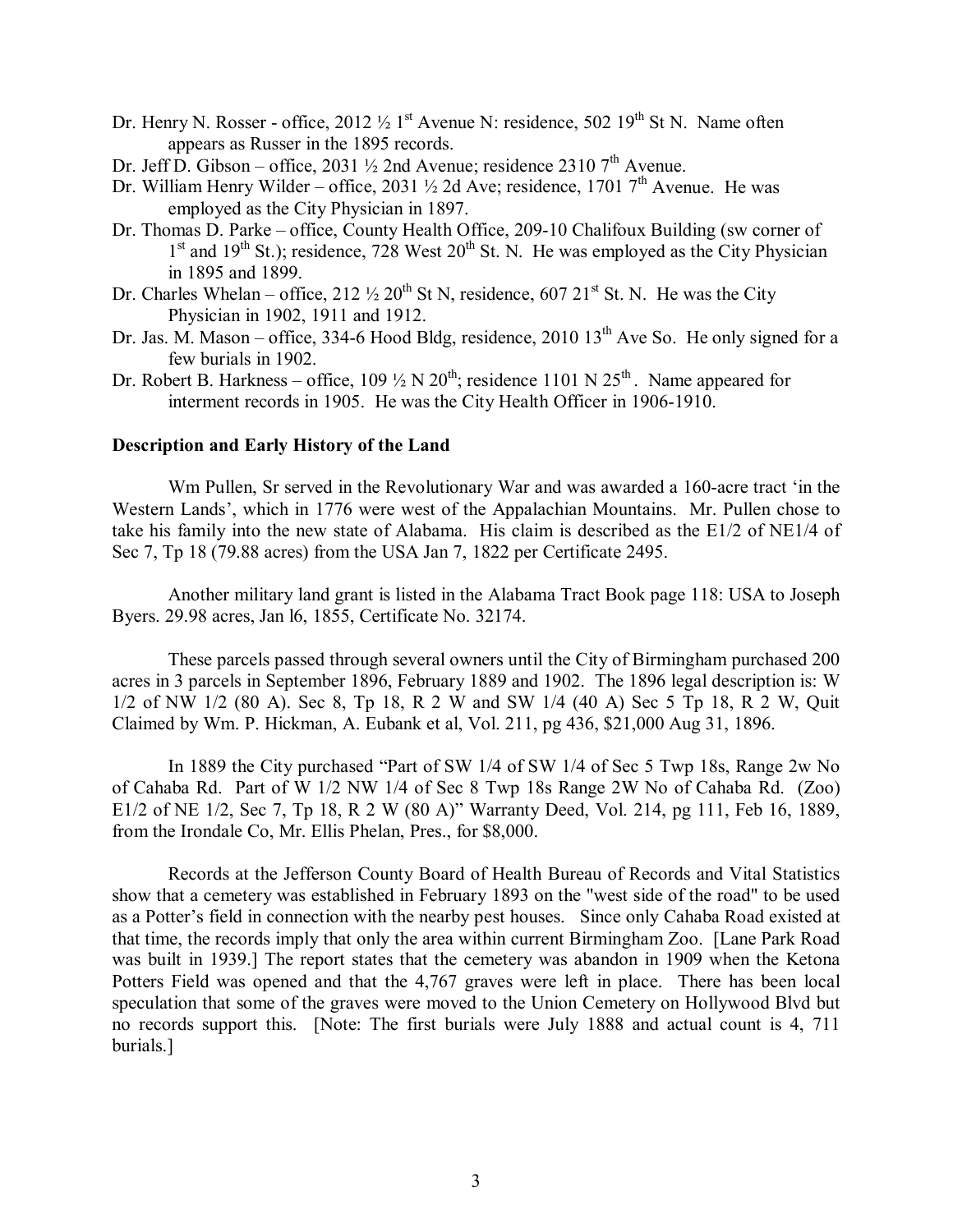#### **Documentation and Research**

 The Acts of Alabama, from 1870 through 1897 failed to yield any actions by the Alabama Legislature toward the incorporation nor legislative actions toward Southside, Red Mountain nor Oak Hill Cemeteries. Subject search of general and local laws was done for for the terms Birmingham, cemeteries, charters, incorporations, Jefferson County, Oak Hill, public health, Red Mountain and Southside.

 Review of the microfilm of the Minutes of the Commissioners Court, Jefferson County, February 12, 1883 through August 30,  $1891<sup>2</sup>$  had numerous references for payments to various funeral directors, etc for the burials of paupers and unknown deceased individuals but never referred to where the bodies were to be buried.

In the Historical Atlas of Alabama,<sup>3</sup> Vol. 2, Cemetery Locations by County, edited by W. Craig Remington, Dept of Geography, U of Al, Tuscaloosa, 1999:

p. 293, "Red Mountain – locale 275-3-S, T18S R2W Sec  $8$  – See Lane Park."

p. 290, "Lane Park – also known as Red Mountain Cemetery; est. around 1893; approx.  $5,000$  graves, cemetery last used around 1909 (see note 8) – based on Jeff. Co. Board of Health, Bureau of Records & Vital Statistics, unpublished manuscript held by BPL".

The unpublished manuscript referred to above is "A Partial Inventory of Cemeteries in Jefferson County, AL<sup>74</sup>.

From the Birmingham Post Jan 17, 1934: Mayor A. O. Lane was responsible for the September 9, 1896 purchase for \$21,000 and the February 16, 1889 land purchase for \$8,000. A 1929 appraisal valued for the property was \$1,000,000. Mayor Lane described the area as: "This tract of land is known to carry a heavy vein of red ore deep under its surface. It is well watered, heavily timbered and picturesque. Its possibilities as Birmingham's greatest playground and beauty spot are manifold."

In a review of the Birmingham city directories, the following entries were found:

1887 - The Birmingham City Directory, Chas. W. Anson & Co. Publisher does not list any cemeteries.

1888 - The Birmingham, Suburban & Bessemer Directory of 1888 by R. L. Polk, page 29 lists four cemeteries but neither Red Mountain, Southside nor another nearby.

1889 - The 1889 and 1890 Birmingham City Directories by R. L. Polk Co. under the Cemetery designation, lists 'Southside Cemetery  $-$  P. H. Smith, Sexton: 3 miles south of city.' City directories continue to identify this as Southside or South Side Cemetery while Birmingham City records refer to it as Red Mountain Cemetery.

 $\overline{a}$ 

 $2$  BPL Archives, AR 1310

<sup>3</sup> BPL G 1340 H57 v2

<sup>4</sup> BPL F332 .J4 P37 1941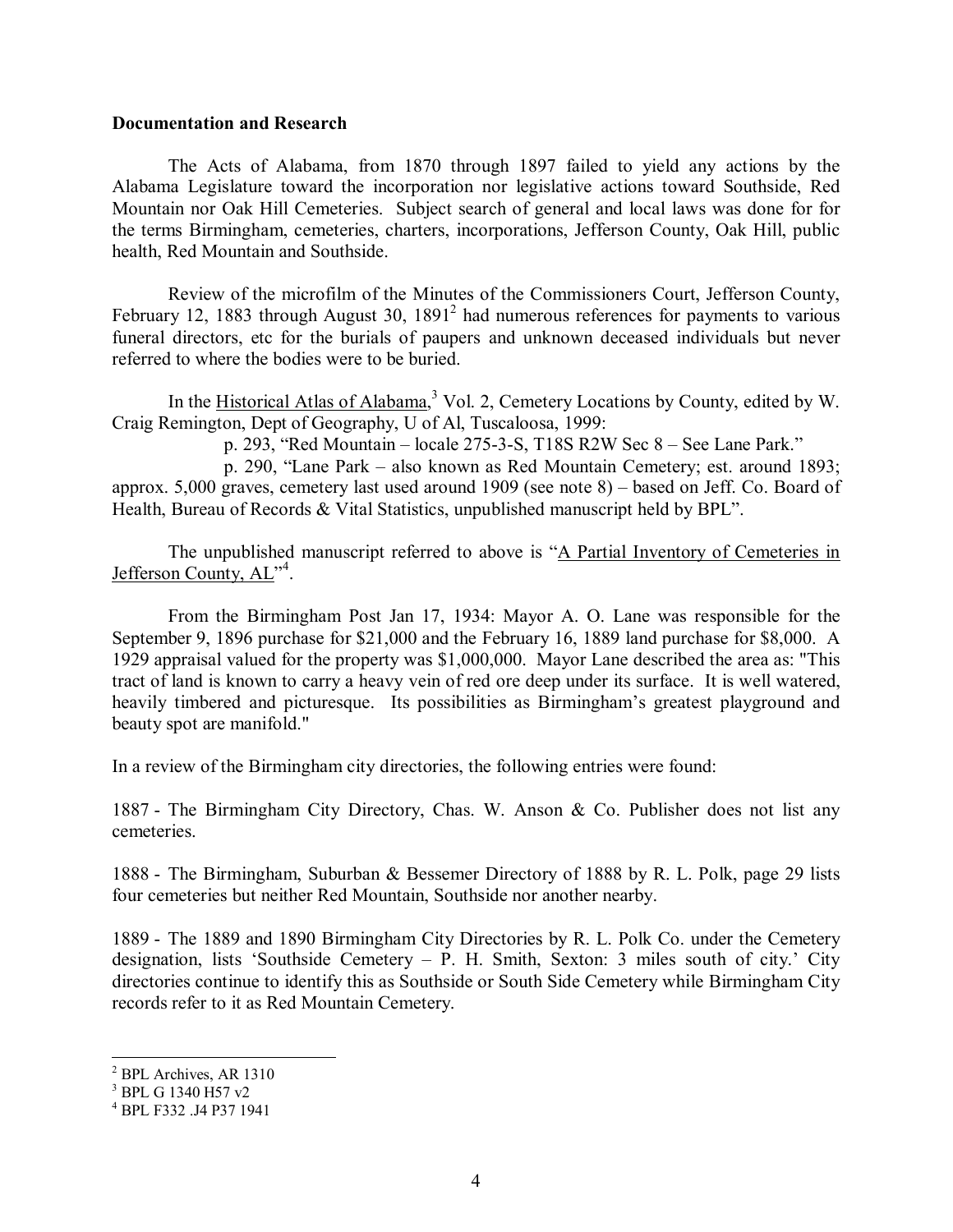1899 – City Directory, the Officers of City Government in the City Directory identifies 'Oak Hill Cemetery Sexton – J. P. Lambert' and 'Red Mountain Cemetery Sexton – S. M. Cunningham.' In following years, Mr. Cunningham's middle initial is also recorded as H, F and M but his name cannot be found in the residential listings to confirm the correct initial

1900 - Maloneyís Birmingham City Directory of 1900, p. 54 under the heading of Cemeteries identifies 'Southside Cemetery – On Red Mountain, three miles south of city.'

1901 - Under the Officers of City Government in the City Directory identifies ëOak Hill Cemetery Sexton – J. P. Lambert' and 'Red Mountain Cemetery Sexton – S. H. Cunningham.'

1905 - The Birmingham City Directory by R. L. Polk Co. in the designation 'Cemetery', page 29 lists 'Southside Cemetery, on Red Mountain, 3 miles south of city' while under officers of the City Government on page 22 lists 'Sexton of Red Mountain Cemetery, S. F. Cunningham.'

1910 – The last City Directory to list Mr. Cunningham as Sexton of Red Mountain Cemetery though the location of the cemetery continues to be listed until 1928.

1916 - The City Directory lists Southside Cemetery, on Red Mountain, 3 miles s of city but under Officers of the City Government no sexton is listed. Dr. Chas. Whelan is listed as City Physician, whose name often appears as the Physician in Charge for the Red Mountain interments.

1917 - The City Directory lists Dr. Cecil D. Gaston as City Physician.

1928 - Birmingham City Directory of 1928 – page 1519 under Cemeteries, "Southside Cemetery, 3 miles s of city" makes its last appearance. It is not listed in future directories.

Notes found in the records of the City of Birmingham:

In the proceedings of the City Commission<sup>5</sup> of 1889-91 are the following reports: City Treasurer, p. 26; Receipts – Southside Cemetery Sundries

|                                                    | Aug        | \$5.00                                                                                                                                                                        |
|----------------------------------------------------|------------|-------------------------------------------------------------------------------------------------------------------------------------------------------------------------------|
|                                                    | Sep        | \$19.90                                                                                                                                                                       |
|                                                    | <b>Nov</b> | \$14.75                                                                                                                                                                       |
|                                                    | Dec        | \$6.25                                                                                                                                                                        |
| Disbursements                                      |            |                                                                                                                                                                               |
|                                                    | Apr        | \$182.37 Cemetery Fence                                                                                                                                                       |
| Receipts                                           |            |                                                                                                                                                                               |
|                                                    |            | Cemetery Graves – total for year $$1,100$ [This must include or<br>it may be just for Oak Hill Cemetery since Southside used<br>only 180-200 graves a year at \$2 per grave.] |
| Bookkeeper's Report on page 35;                    |            |                                                                                                                                                                               |
| 'S.S. Cemetery Bonds for purchase of S.S. Cemetery |            | \$29,000.                                                                                                                                                                     |
| and                                                |            |                                                                                                                                                                               |
|                                                    |            | \$29000<br>'S.S. Cemetery Bonds turned over to owners of land for S.S. Cemetery                                                                                               |

and

ëS.S. Cemetery Bonds turned over to owners of land for S.S. Cemetery \$29000

 5 Proceedings Birmingham Board of Commissioners, (Birmingham Public Library JS 13 .B62 )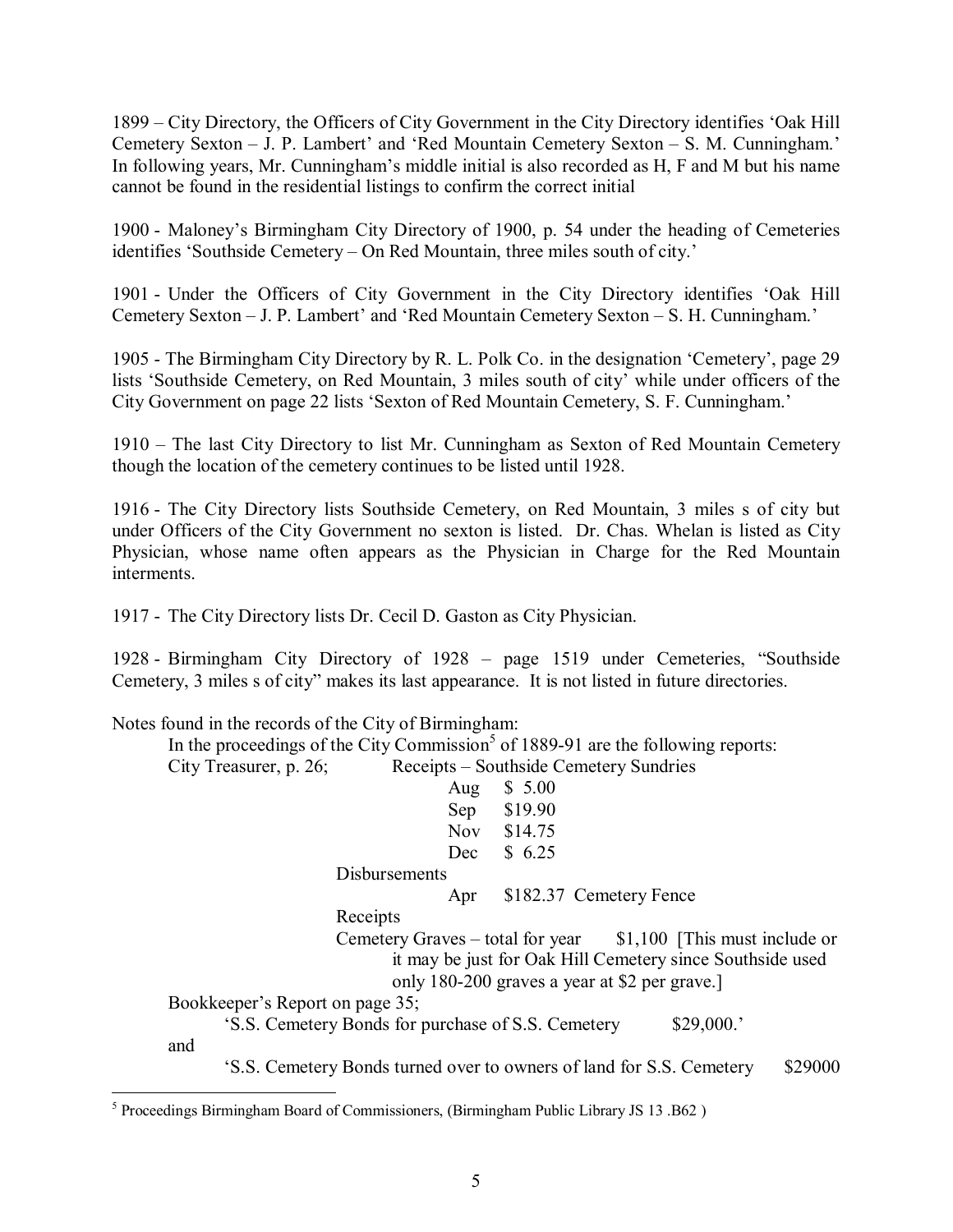[This seems to imply that Southside Cemetery was already functioning when purchased.] 'Receints'

|                   | 45.90'<br>$\mathbb{S}$                                                                |                                                                                                                                                                                                                                                                                               |
|-------------------|---------------------------------------------------------------------------------------|-----------------------------------------------------------------------------------------------------------------------------------------------------------------------------------------------------------------------------------------------------------------------------------------------|
|                   |                                                                                       |                                                                                                                                                                                                                                                                                               |
|                   |                                                                                       |                                                                                                                                                                                                                                                                                               |
|                   |                                                                                       |                                                                                                                                                                                                                                                                                               |
|                   |                                                                                       |                                                                                                                                                                                                                                                                                               |
|                   |                                                                                       |                                                                                                                                                                                                                                                                                               |
| Oak Hill Cemetery | \$4,477.25                                                                            |                                                                                                                                                                                                                                                                                               |
|                   |                                                                                       |                                                                                                                                                                                                                                                                                               |
| Receipts          | \$2,051.92                                                                            |                                                                                                                                                                                                                                                                                               |
| Expenses          | 952.93                                                                                |                                                                                                                                                                                                                                                                                               |
|                   |                                                                                       |                                                                                                                                                                                                                                                                                               |
|                   | From Southside Cemetery<br>$City$ Auditor $-$<br>Ledger Balance for 1889<br>Inventory | From sale of cemetery lots \$951.92<br>From sale of cemetery graves \$1,100.00<br>Oak Hill Cemetery, expense \$1,416.34<br>Southside Cemetery, expense \$29,337.50<br>Report of the Sexton of Oak Hill cemetery, page 103:<br>"December: County orders credited to S.S. Cemetery - \$277.50." |

1890 - Under Officers of the City of Birmingham, members of the Standing Committee for Cemeteries are J. M. Dean, Geo. M. Morrow and W. C. Rabb.

1890 - In the Officer's Reports are:

| Treasurer, page 28            |            |
|-------------------------------|------------|
| \$1,476.00<br>Cemetery lots   |            |
| 916.00<br>Cemetery graves     |            |
| Cemetery, Southside \$550.90  |            |
| City Auditor                  |            |
| Oak Hill department           | \$2,120.96 |
| Southside Cemetery department | \$443.25   |
| Bookkeeper, page 38           |            |
| Warrants redeemed             |            |
| Oak Hill Cemetery             | \$326.90   |
| Southside Cemetery            | \$145.65   |

1892 - In the January 1, 1892 report for the preceding year:

Treasurer – Receipts

| Cemetery lots               | \$2,197.28 |
|-----------------------------|------------|
| Cemetery graves             | \$964.75   |
| Southside Cemetery \$388.00 |            |

1896 - Mayor's Annual Report to the Board of Aldermen, January 1896 [The following report is among other city business, including a report on Oak Hill Cemetery.]

### **"RED MOUNTAIN CEMETERY"**

The same arrangement, which we found in operation at this cemetery, has been continued during the past year, namely: The city furnishing the ground and the county interring the pauper dead in the same. You have from time to time been fully advised as to my views in regard to the proper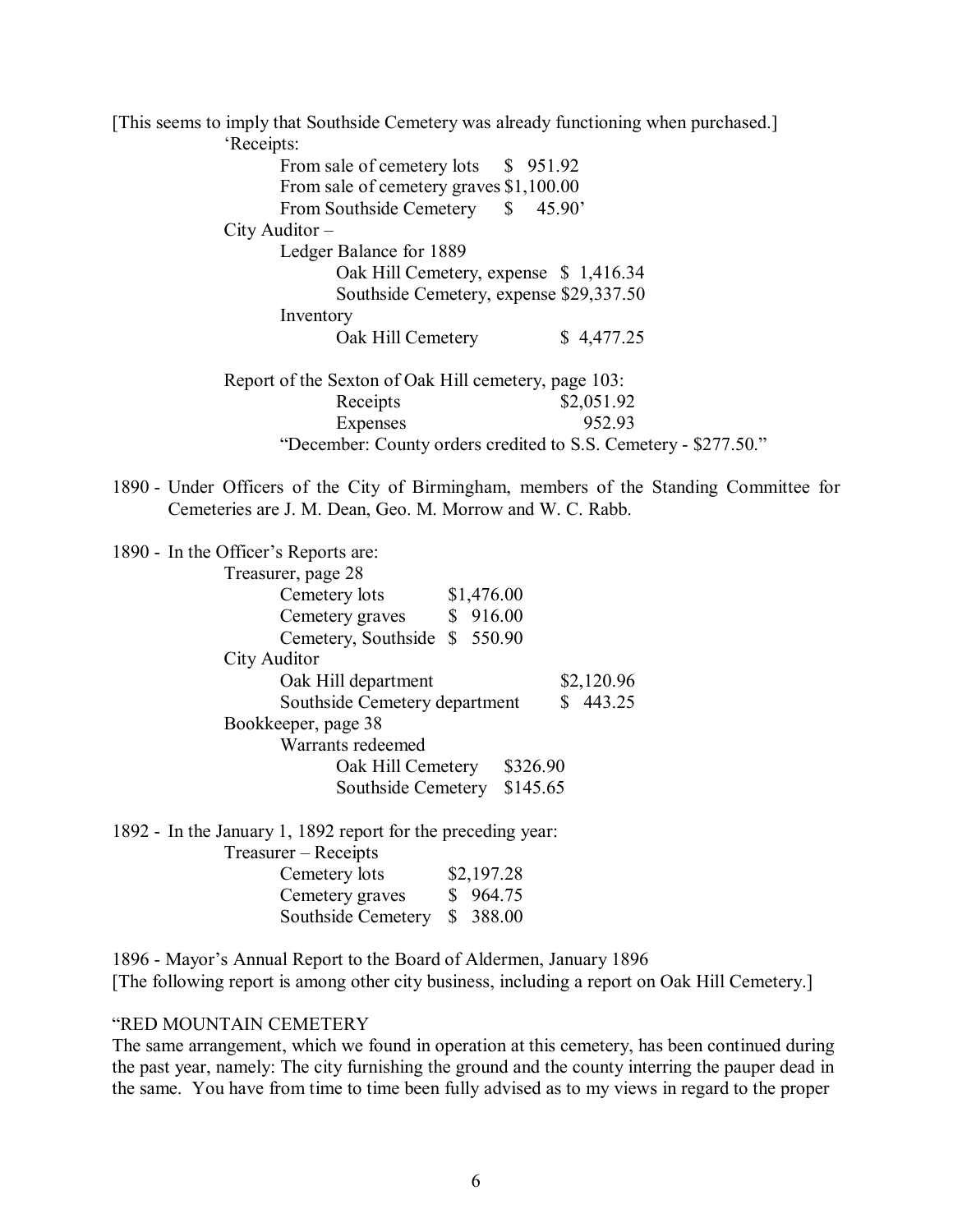use to make of the larger body of land not needed for pauper graves, namely: To establish there a reformatory and work farm. This will be done some day, just as soon as the hearts and heads of our people become aroused to this fearfully needed institution.<sup>"</sup>

1905 - The 'Report of the Sexton Red Mountain Cemetery', January 12, 1906<sup>6</sup> states that during the year 1905, 186 graves were used at \$2.00 per grave. "The city owns two hundred acres of land, known as the Red Mountain Cemetery about three miles south of the city, over Red Mountain. In sections 5, 7, and 8 as follows: E  $\frac{1}{2}$  of the NE  $\frac{1}{4}$  S 7, T18, R2W, 80 acres. W  $\frac{1}{2}$  of the NW  $\frac{1}{4}$  S8, T18, R2W, 80 acres. The SW  $\frac{1}{4}$ , of the SW  $\frac{1}{4}$  S5, T18, R2W, 40 acres, 200 acres. This property is on the southside of Pine Ridge, and lies north of the Oxmoor and Irondale road, the Twenty-sixth street macadam road crosses a part of this land.

 The most of this land is well timbered with pine and oak, and is very valuable to the city. I go over this property every day to see that no one is cutting timber or trespassing on it.

In the SW  $\frac{1}{4}$ , of S7, T18, R2W, and along the west boundary of said land is the cemetery containing about six acres and is being kept confined to as small a place as is practicable.

In the SW  $\frac{1}{4}$ , of S5, T18, R2w, and near the SW corner of said section, the smallpox hospital is located, there are about six acres enclosed with a wire fence, there are several large and commodious houses inside of this enclosure for taking care of patients brought there.

 In this same S, T, R, but north of the smallpox hospital is a rock quarry where stone has been gotten for curbing, along First Avenue between Eighteenth and Twenty-first streets. There is no chirt or gravel pits on this land.

 There are two fine and never failing springs on the property and several small branches. This property is increasing very fast in value, being about three miles from the city, and the property around it is being developed.

Respectfully submitted, S. F. Cunningham, Sexton.<sup>7</sup>

1906 - City Auditor reports:

 $\overline{a}$ 

| Receipts – cemetery lots  | \$1,031.06 |
|---------------------------|------------|
| Expenditures – cemeteries | #3,795.15  |

1907 - In the Annual Report Sexton Red Mountain Cemetery, April 10, 1907<sup>7</sup>, Mr. Cunningham's report gives only the statistics of the operation: 183 graves used, average 15  $\frac{1}{4}$ graves per month as compared to 186 graves in 1905. S. F. Cunningham.

1908 - In Mayor's annual message the value of cemeteries was:

| *Estimated value of unsold lots July 1, 1907 -- \$25,000.00 |              |
|-------------------------------------------------------------|--------------|
| Lots sold July 1 to December 31, 1907-------- $-2,704.01$   |              |
|                                                             | \$22,295.99  |
| *Red Mountain, estimated value---------------               | 120,000.00   |
|                                                             | \$142,295.99 |
| (*Values estimated by committee of citizens.) $8$           |              |

<sup>6</sup> Annual Message and Reports of the City of Birmingham, 1905

<sup>&</sup>lt;sup>7</sup> Annual Message and Reports of the City of Birmingham, 1906<br><sup>8</sup> Annual Message and Reports of the City of Birmingham, 1907, p. 52.